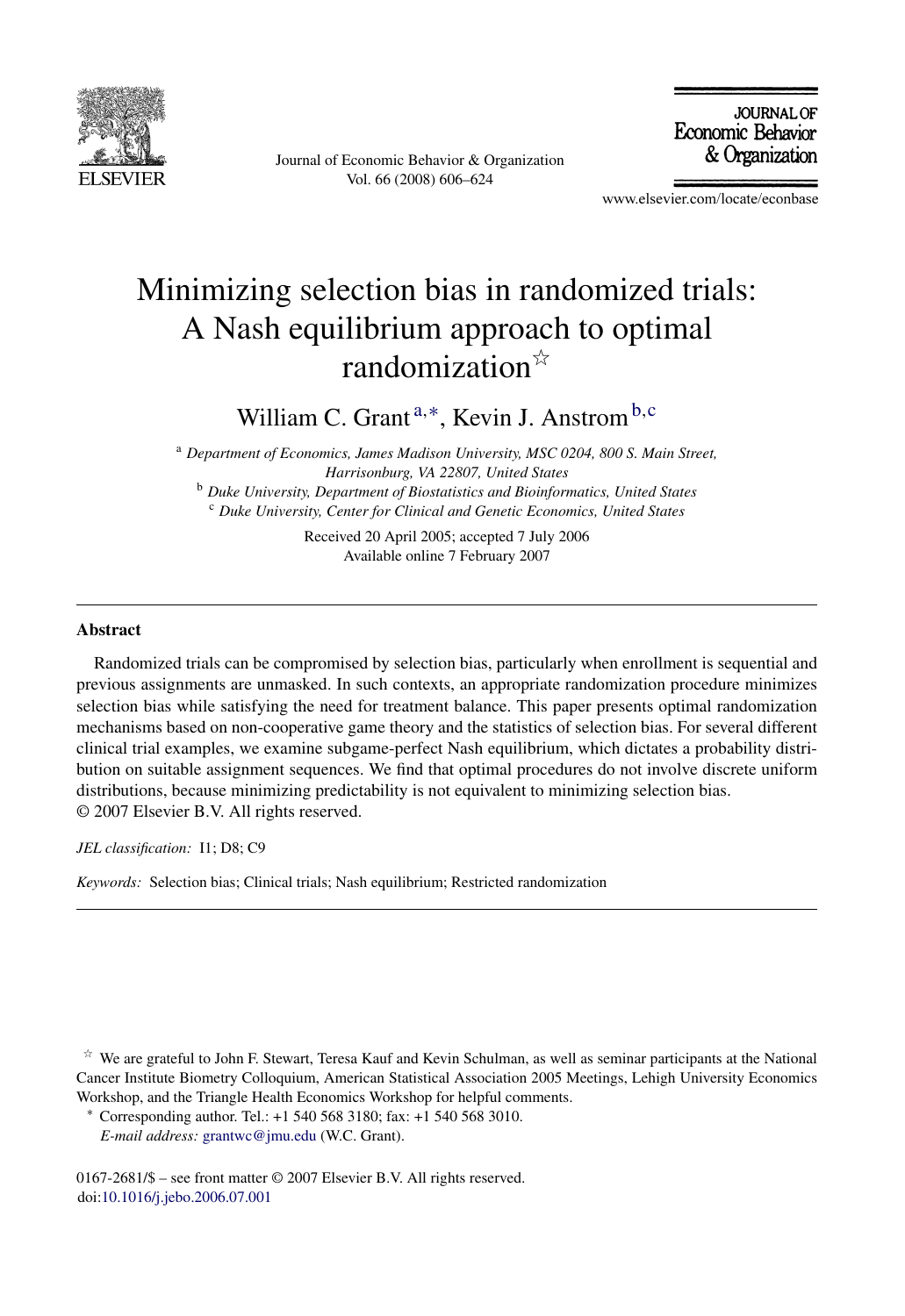### **1. Introduction**

For certain kinds of randomized experiments, selection bias poses a serious problem. In particular, selection bias may compromise any randomized experiment where (1) the enrollment of subjects is *sequential* and (2) the administration of treatments is *unmasked.* For randomized clinical trials, unmasking refers to when a clinical investigator learns which treatment has been assigned after the treatment is administered to a patient. A clinical trial is said to be sequential if one patient is assigned to a treatment, which is then administered to the patient, prior to the next patient being assigned to a treatment. When a clinical trial involves sequential enrollment and unmasked treatment assignments, then selection bias can result from an investigator's potential ability to predict which treatments will be assigned to future patients, based on observations of which treatments have already been assigned to earlier patients.

The choice of a randomization procedure is an important way for clinical trial statisticians to reduce expected bias, especially for sequential unmasked trials. How should a trial statistician randomize in order to minimize expected bias? In this paper, optimal randomization procedures are derived using non-cooperative game theory. We provide models of sequential games with imperfect information for three different kinds of sequential unmasked clinical trials, each involving exogenous restrictions on the imbalance between two treatments. Our results consist of rules for using optimal biased coins to randomize patients. Formally, the biased coins that we recommend constitute the statistician's best-response, consistent with subgame-perfect Nash equilibrium (SPNE).

In casual terms, our procedures differ from others by reducing bias from 'wait-and-see' strategies for enrolling patients with above-average likelihoods of response to the experimental treatment (i.e. high-responders). If some assignment history induces a subversive investigator always to wait for better treatment odds, then the statistician should increase the probability of assigning the experimental treatment at this point. Standard randomization procedures frequently allow investigators to pursue 'wait-and-see' strategies more frequently and profitably than is necessary. Our SPNE procedures diminish these hopes by adjusting the relative expected payoffs from 'wait-and-see' versus 'try-your-luck' strategies.

The paper is organized as follows. Section 2 contains background information and a simple example. Section [3](#page--1-0) summarizes related literature. In Section [4,](#page--1-0) we describe the statistical model, as well as the objectives and game strategies available to both players (i.e. the clinical investigator and the trial statistician). The game models and subgame-perfect Nash equilibria are presented in Sections [5–7,](#page--1-0) with each section covering a different set of treatment imbalance constraints. The final section contains a discussion of empirical considerations, the feasibility of implementing optimal randomization, and conclusions.

### **2. Background information**

Randomized clinical trials are considered the "gold standard" for testing clinical treatment effects ([Hadorn et al., 1996\).](#page--1-0) Conclusions drawn from randomized trials form the basis for actions taken by regulators, decisions made by clinicians, claims made by companies, and reimbursements made by payers. While randomized trials certainly provide scientifically useful evidence for comparing alternative clinical treatments, an important qualifier is frequently understated or even completely overlooked: nearly all clinical trials employ *restricted* randomization. An informed perspective on the value of clinical trial results requires an understanding of the details surrounding trials with restricted randomization procedures. Both among healthcare insiders and